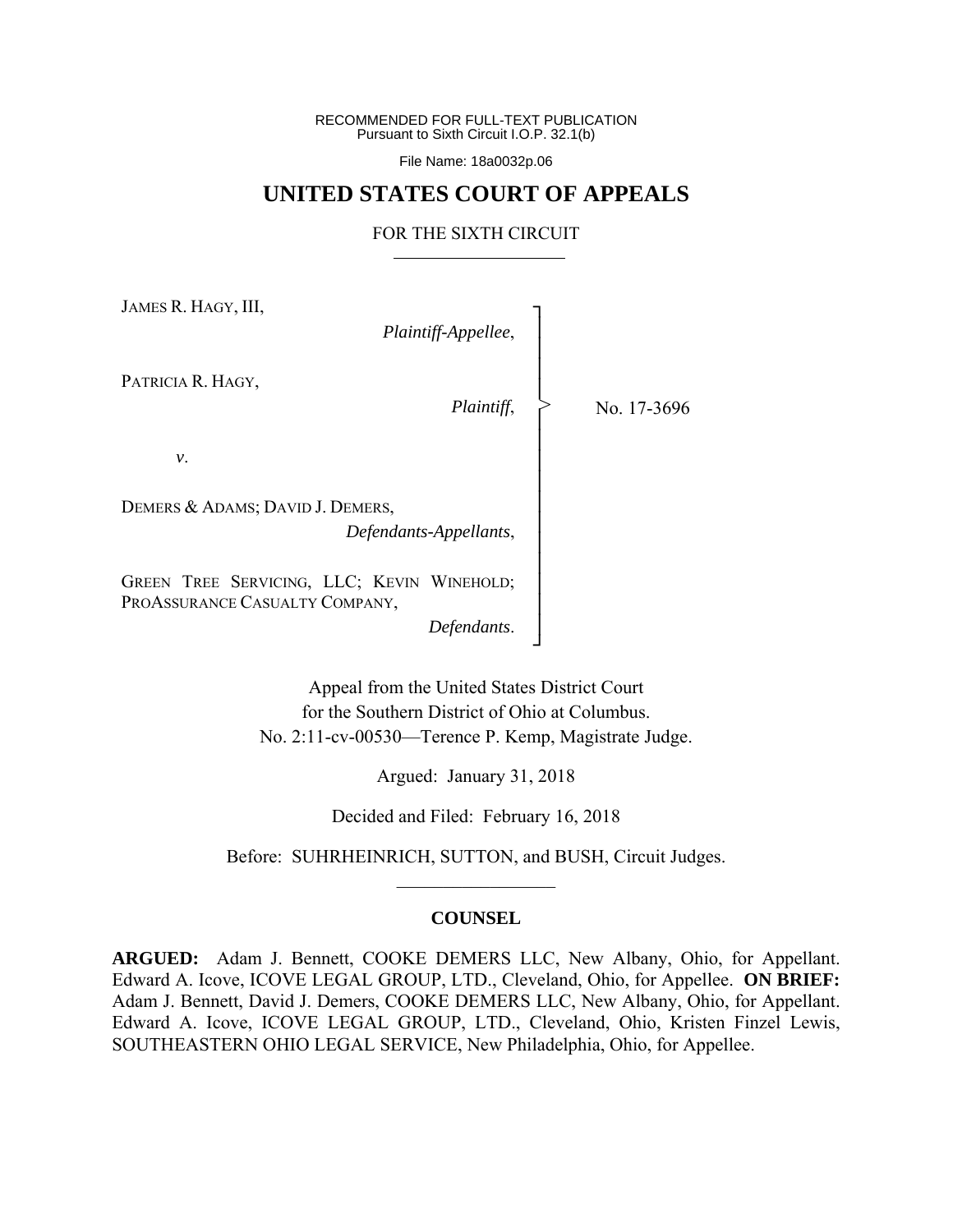# **OPINION**   $\frac{1}{2}$

 $\frac{1}{2}$ 

 SUTTON, Circuit Judge. David Demers, an attorney, sent a letter on behalf of his client to the attorney for James and Patricia Hagy. The letter indicated that the Hagys would not have to pay the balance on their loan and that the lender would not pursue any other remedies against the Hagys. That seemed like good news for the Hagys. Little did Demers know that this epistle would lead to six years (and counting) of litigation against him and his firm for violating the Fair Debt Collection Practices Act. Because the complaint failed to identify a cognizable injury traceable to Demers (and his firm) and because Congress cannot override this baseline requirement of Article III of the U.S. Constitution by labeling the violation of *any* requirement of a statute a cognizable injury, we must dismiss the appeal and, with it, the underlying case.

## I.

 In 2002, James and Patricia Hagy took out a loan to purchase a mobile home and some property on which to park it. In 2010, they defaulted on their loan payments. Green Tree Servicing, a mortgage servicing company, initiated foreclosure proceedings against the Hagys.

Patricia Hagy called the law firm that represented Green Tree, the star-crossed Demers & Adams, with hopes of settling the claim. It worked. On June 8, 2010, David Demers sent the Hagys a letter containing a Warranty Deed in Lieu of Foreclosure. "In return for [the Hagys] executing the Deed," the letter said, "Green Tree has advised me that it will waive any deficiency balance." R. 18-3 at 1. The Hagys executed the Deed on June 24, 2010. And on June 30, 2010, Demers sent another letter, this time to the Hagys' attorney, James Sandy. That letter confirmed receipt of the executed Deed and reaffirmed that "Green Tree will not attempt to collect any deficiency balance which may be due and owing after the sale of the collateral." R. 18-5 at 1. Three weeks later, Green Tree dismissed the foreclosure complaint against the Hagys.

What seemed to end the dispute did not.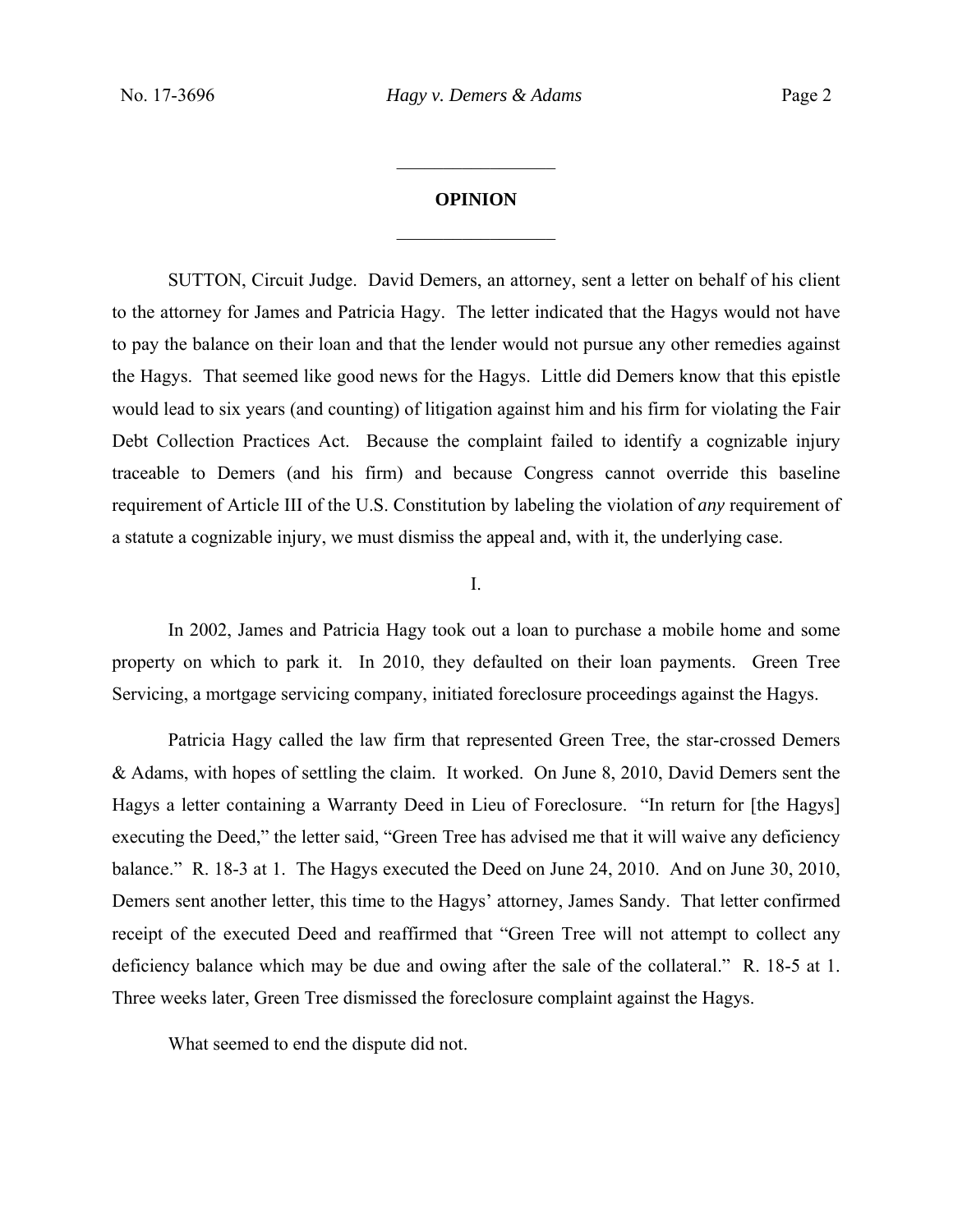Green Tree began calling the Hagys to collect the debt that they no longer owed. James Hagy protested that he "didn't have to pay anything else" in light of the Deed. R. 67 at 26. Green Tree realized it had made a mistake and agreed that the Hagys owed nothing more.

In 2011, the Hagys sued Green Tree and one of its employees (Kevin Winehold), and Demers and his law firm (Demers & Adams), in federal court. They claimed that the phone calls and letters violated the Fair Debt Collection Practices Act and the Ohio Consumer Sales Practices Act.

Green Tree and Winehold, the phone callers, moved to stay the proceedings and compel arbitration. The district court granted the motion, and this set of contestants eventually resolved their dispute through arbitration.

Demers and his law firm, the letter writers, moved to dismiss the claims against them. The court dismissed the Hagys' federal claim based on the June 8 letter because it was timebarred. But it refused to dismiss the Hagys' Ohio claims based on the June 8 letter as well as their federal and Ohio claims based on the June 30 letter.

After discovery, Demers and the Hagys each moved for summary judgment. In 2013, the district court ruled for the Hagys, reasoning that Demers' June 30 letter to Sandy "fail[ed] to disclose" that it was a "communication . . . from a debt collector" in violation of the federal law. 15 U.S.C. § 1692e(11). Believing that the Ohio law incorporates the federal requirements, the court ruled that Demers also violated the Ohio statute by failing to make the  $\S 1692e(11)$ disclosure in the June 8 and June 30 letters and by failing to provide the notice required by § 1692g(a) "[w]ithin five days [of] the initial communication with [the] consumer." R. 95. All told, the court awarded the Hagys \$1,800 in statutory damages, \$312 in costs, and \$74,196 in attorney's fees against Demers and his law firm.

Over the next three years, the Hagys (successfully) filed two supplemental complaints and Demers (unsuccessfully) tried to appeal the district court's non-final summary judgment decision. Meanwhile, Demers asked the district court to reconsider its decision in light of *Anderson v. Barclay's Capital Real Estate, Inc.*, 989 N.E.2d 997 (Ohio 2013), and *Spokeo, Inc. v. Robins*, 136 S. Ct. 1540 (2016). The district court refused. Only in 2017, after James Hagy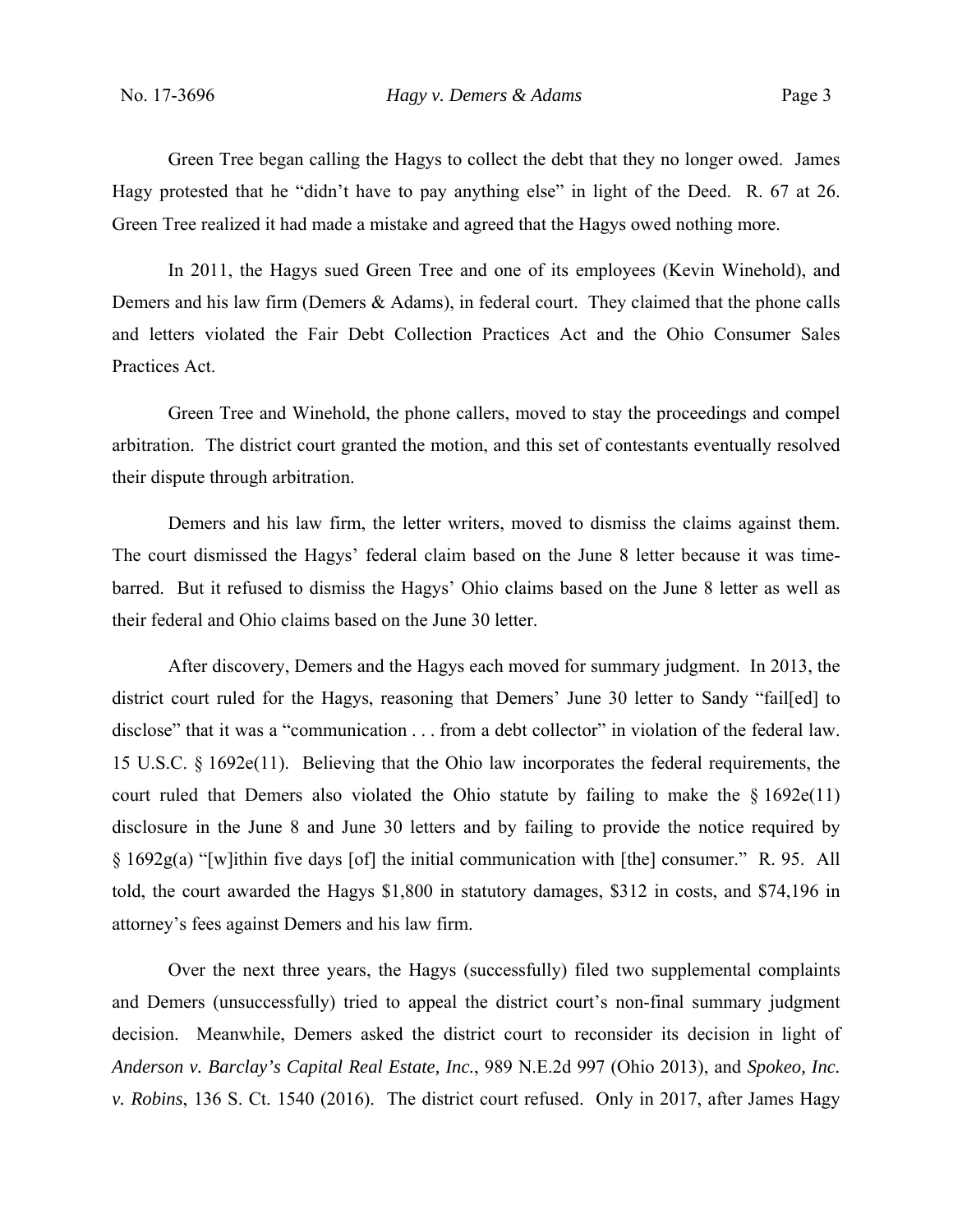settled the arbitration with Green Tree and agreed to dismiss the supplemental complaints, did the district court issue a final order.

Demers the man and Demers the law firm appealed.

II.

They argue that (1) the district court lacked jurisdiction over the dispute because the Hagys did not have standing to assert their federal and state claims; (2) the June 30 letter to the Hagys' attorney did not violate the federal law because it was not a "communication with the consumer," 15 U.S.C. § 1692e(11); (3) they did not violate the Ohio law because it does not incorporate the requirements of the federal law and (under Ohio law) this case did not involve a "consumer transaction" or a "supplier," Ohio Rev. Code §§ 1345.01, 1345.02; and (4) the district court abused its discretion by awarding disproportionate attorney's fees.

 There is plenty to debate about the merits of this case. The federal circuits disagree about whether provisions like  $\S$  1692e(11) cover communications with a consumer's attorney. Some say they do not. *Guerrero v. RJM Acquisitions LLC*, 499 F.3d 926, 934–39 (9th Cir. 2007) (per curiam); *Kropelnicki v. Siegel*, 290 F.3d 118, 127–28 (2d Cir. 2002). Some say they do. *Bishop v. Ross Earle & Bonan, P.A.*, 817 F.3d 1268, 1271–72 (11th Cir. 2016); *Allen ex rel. Martin v. LaSalle Bank, N.A.*, 629 F.3d 364, 368 (3d Cir. 2011); *Sayyed v. Wolpoff & Abramson*, 485 F.3d 226, 232–33 (4th Cir. 2007). Some take a middle position. *Powers v. Credit Mgmt. Servs., Inc.*, 776 F.3d 567, 573–74 (8th Cir. 2015); *Evory v. RJM Acquisitions Funding L.L.C.*, 505 F.3d 769, 773–75 (7th Cir. 2007).

We have yet to take a position, and our stand on the issue will have to wait. Article III of the U.S. Constitution does not authorize federal courts to decide theoretical questions. *Steel Co. v. Citizens for a Better Env't*, 523 U.S. 83, 102–04 & n.5 (1998). It extends the "judicial Power" only to concrete "Cases" and "Controversies." U.S. Const. art. III, § 2. One telltale of a cognizable dispute suitable for resolution by the federal courts is that the parties have standing to bring it. The "irreducible constitutional minimum" for standing requires the Hagys to show (1) a particular and concrete injury (2) caused by Demers and (3) redressable by the courts. *Lujan v. Defs. of Wildlife*, 504 U.S. 555, 560–61 (1992). A claimant bears the burden of establishing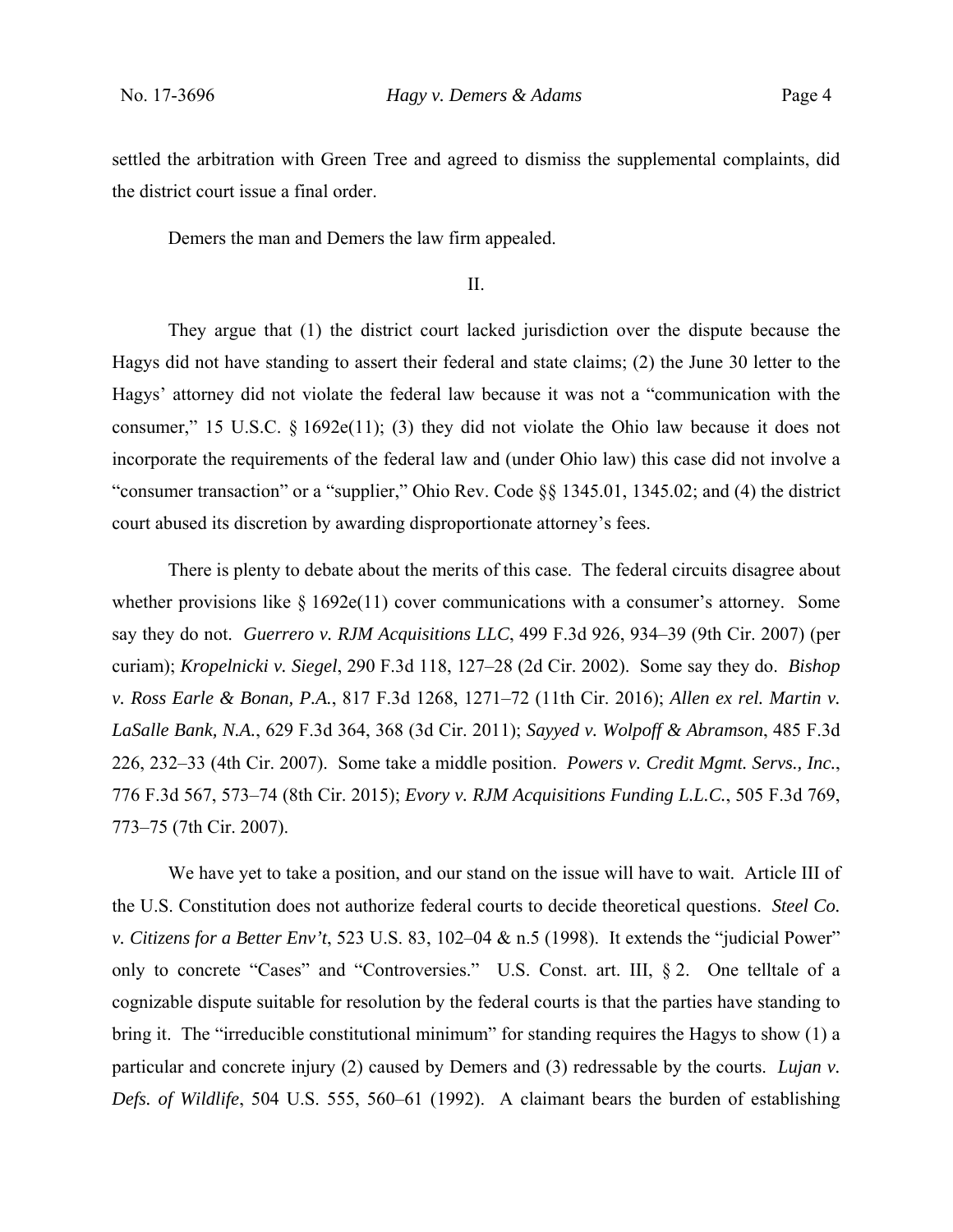standing and must show it "for each claim he seeks to press." *DaimlerChrysler Corp. v. Cuno*, 547 U.S. 332, 352 (2006). That did not happen.

*Federal claim.* The Hagys filed their federal claim under the Fair Debt Collection Practices Act. Causes of action classically require a showing of duty, a breach of duty, and damages. The Act creates a cause of action that has all three components: (1) Duty—a debt collector must include a required disclosure, usually to the effect "that the communication is from a debt collector," in communications to a consumer; (2) breach of duty—any debt collector who fails to comply with that requirement is liable to the consumer; and (3) damages—that consumer may recover actual damages and any additional damages up to \$1,000 from the noncompliant debt collector. 15 U.S.C. §§ 1692e(11), 1692k(a).

 In one sense, it seems easy to say that the Hagys have standing to bring a claim against Demers under the Act with respect to his June 30 letter. The complaint makes allegations with respect to each element of the cause of action: (1) Demers sent a letter to the Hagys about a debt implicating a duty established by the Act; (2) the letter failed to include the required disclosure; and (3) the Hagys seek statutory damages. These kinds of allegations usually eliminate any doubts about Article III standing and usually allow the parties and the court to move on to the merits.

 But usually is not always. What makes this case different is that Demers challenges Congress's *authority* to create this injury—to create an injury in fact that involves no harm of any sort that could satisfy the injury-in-fact requirements of Article III. *See Spokeo, Inc. v. Robins*, 136 S. Ct. 1540, 1546–48 (2016).

 The relevant conduct is Demers' June 30 letter to the Hagys' lawyer, James Sandy. Demers sent the letter to confirm that he had received the Hagys' signed Deed and that Green Tree would no longer require the Hagys to pay their deficiency balance. In full, it said:

Dear Mr. Sandy:

This letter is in follow up to our conversation of Monday, June 28, 2010 wherein we discussed the above referenced matter.

Pursuant to our conversation, I informed you that we have received the executed Warranty Deed in Lieu of Foreclosure signed by the Hagy[s]. Furthermore, you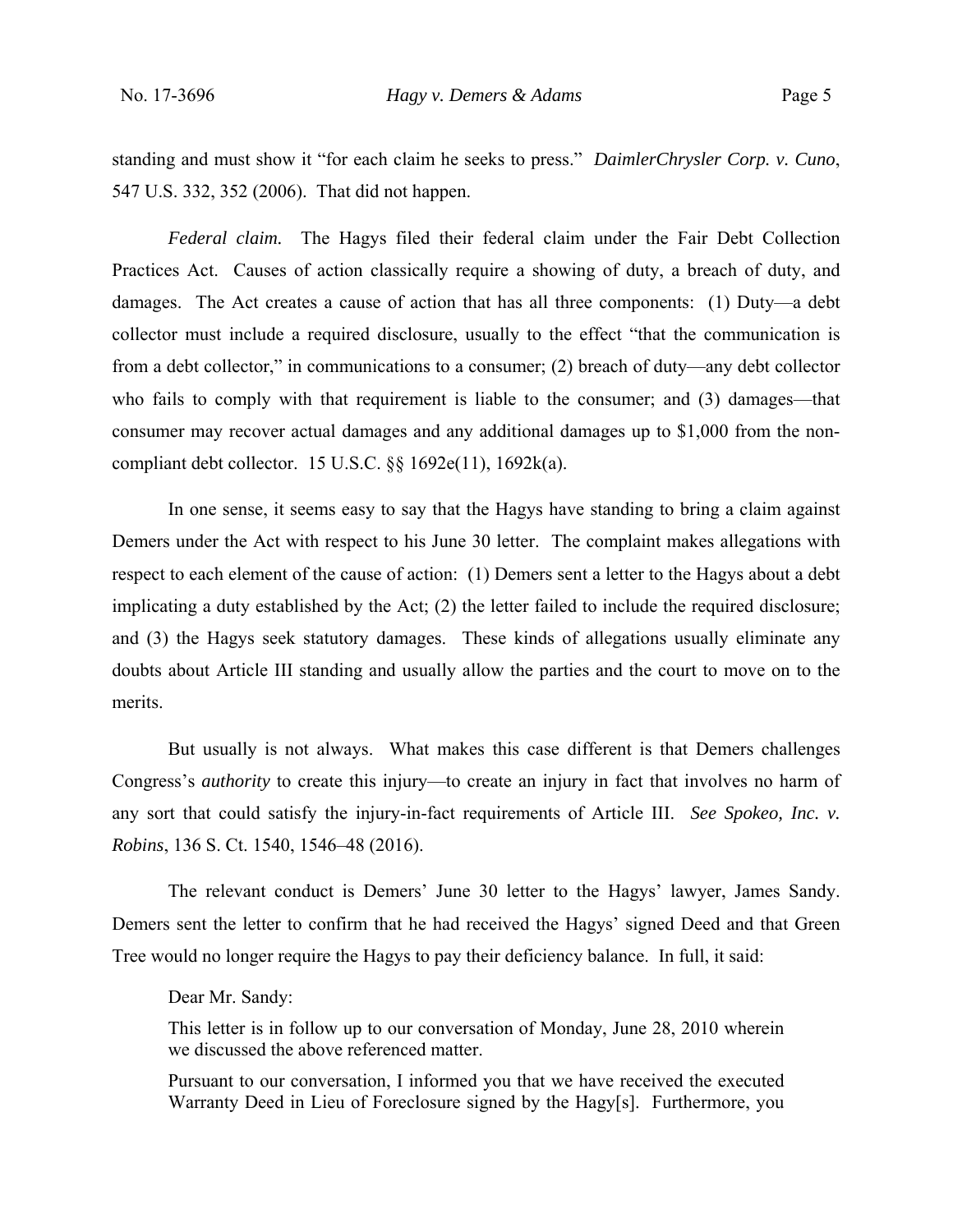inquired as to should a deficiency balance be realized after the sale of the collateral would Green Tree pursue Mr.  $&$  Mrs. Hagy for the amount of the deficiency. I have been informed by my client that in return for Mr. & Mrs. Hagy executing the Warranty Deed in Lieu of Foreclosure Green Tree will not attempt to collect any deficiency balance which may be due and owing after the sale of the collateral.

I believe this letter satisfies any and all of your concerns.

Should you have any questions with respect to this matter, please do not hesitate to contact me.

Very truly yours,

David J. Demers

### R. 18-5 at 1.

 James Hagy admits that what Demers said in his letter "turned out to be true." R. 67 at 27. Far from causing the Hagys any injury, tangible or intangible, the June 30 letter gave them peace of mind, and they have never testified otherwise. At this point in the case, no one plausibly argues (or even alleges) that the Hagys suffered an actual injury and damages from the letter. Demers had nothing to do with the true source of their anxiety—Green Tree's phone calls seeking to collect the deficiency weeks after the Hagys executed the Deed, which could be injury-causing.

 That leaves the possibility that Congress's creation of a statutory injury and damages suffices to satisfy Article III's standing imperative. Congress created a cause of action—and injury—that covers Demers' failure to disclose in his June 30 letter "that the communication [wa]s from a debt collector." 15 U.S.C. § 1692e(11). But it is not that simple, as the Supreme Court recently established in *Spokeo*. To satisfy the injury in fact requirement, the Hagys must point to some harm other than the fact of "a bare procedural violation." *Spokeo*, 136 S. Ct. at 1550. Not all procedural violations, not even all inaccuracies, cause real harm. "It is difficult to imagine," for example, "how the dissemination of an incorrect zip code, without more, could work any concrete harm." *Id.* 

The Fair Debt Collection Practices Act protects consumers from abusive debt collection practices. And § 1692e(11)'s disclosure requirement serves that purpose. *Fed. Home Loan*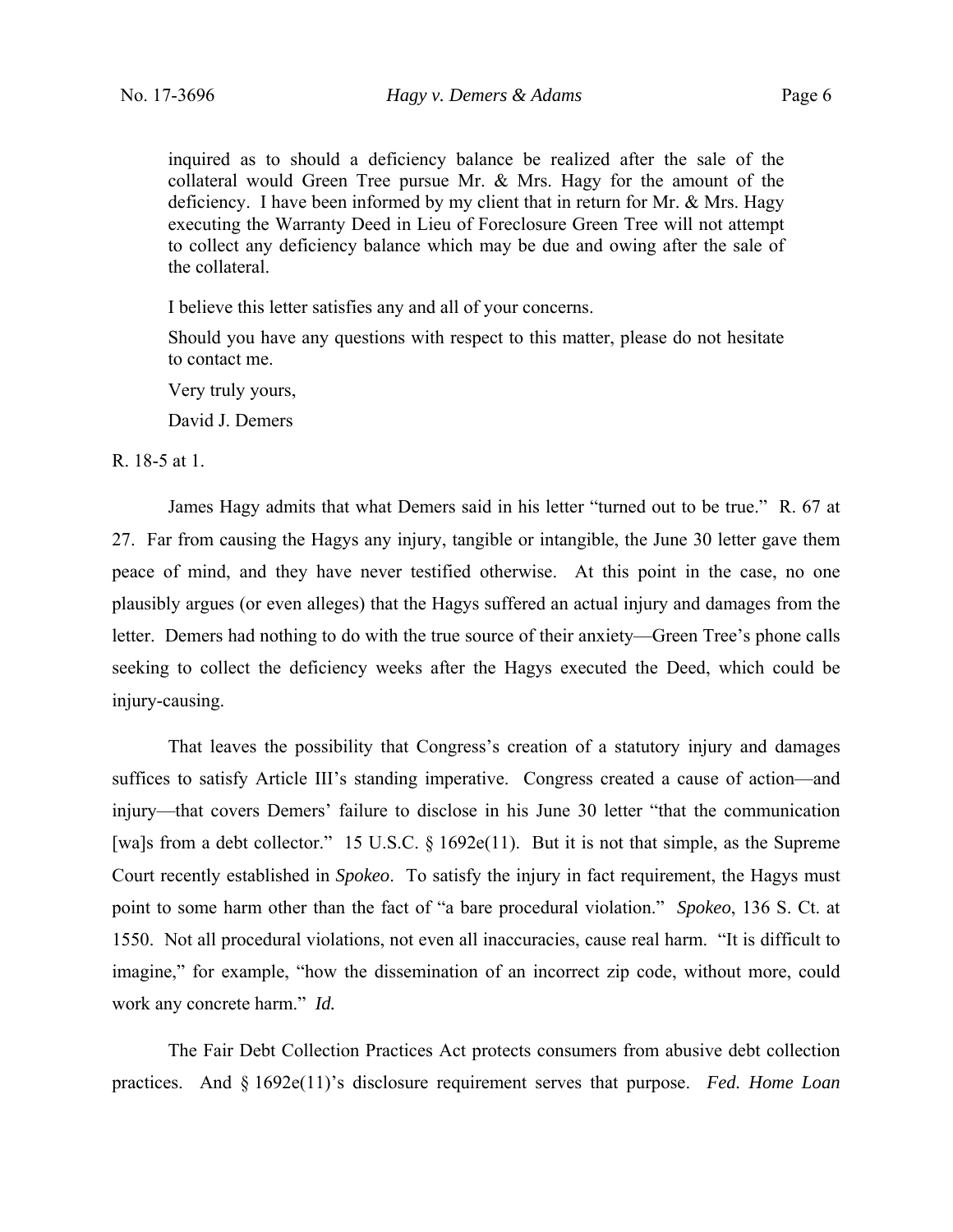*Mortg. Corp. v. Lamar*, 503 F.3d 504, 508, 512 (6th Cir. 2007). But the Hagys have not shown, in truth have not even tried to show, that this failure to disclose caused them any actual harm beyond that "bare procedural violation." As they argued in their briefs and as they reiterated at oral argument, the letter was "hurtful" only "because it did not provide the [required] notice." Oral Arg. at 18:19–18:46. They do not say that the non-disclosure created a risk of double payment, caused anxiety, or led to any other concrete harm. On this record, it is difficult to see—and we cannot see—how the June 30 letter did anything other than help the Hagys. When Green Tree came calling, in point of fact, James Hagy relied on the June 30 letter to refuse to pay the deficiency balance. The letter was good news when it arrived, and it became especially good news when Green Tree persisted in trying to collect a no-longer-collectible debt.

 The district court thought a bare violation of § 1692e(11) sufficed, even after *Spokeo*. "Congress," it said, "has created a new right—the right to receive the required disclosures in communications governed by the FDCPA—and a new injury—not receiving such disclosures." R. 164 at 7 (quoting *Church v. Accretive Health, Inc.*, 654 F. App'x 990, 994 (11th Cir. 2016) (per curiam)). As it happens, this court recently considered and rejected this theory and rejected any reliance on *Church*—all, to be fair, after the district court's decision. *See Lyshe v. Levy*, 854 F.3d 855, 860–61 (6th Cir. 2017). At this point, it is not even clear whether the *Church*  theory remains good law in the Eleventh Circuit. *See Nicklaw v. CitiMortgage, Inc.*, 839 F.3d 998, 1002–03 (11th Cir. 2016).We know of no circuit court decision since *Spokeo* that endorses an anything-hurts-so-long-as-Congress-says-it-hurts theory of Article III injury. Although Congress may "elevate" harms that "exist" in the real world before Congress recognized them to actionable legal status, it may not simply enact an injury into existence, using its lawmaking power to transform something that is not remotely harmful into something that is. *Spokeo*, 136 S. Ct. at 1548–49.

 Today's case illustrates the necessity of this limit. It's not just that this letter gave the Hagys everything they wanted. They insist that an even better letter—"Attached is a thousand dollars in cash, no strings attached, no response needed"—would cause a concrete injury if it omitted the required disclosure. Oral Arg. at 18:50–19:30. That approach, if accepted, would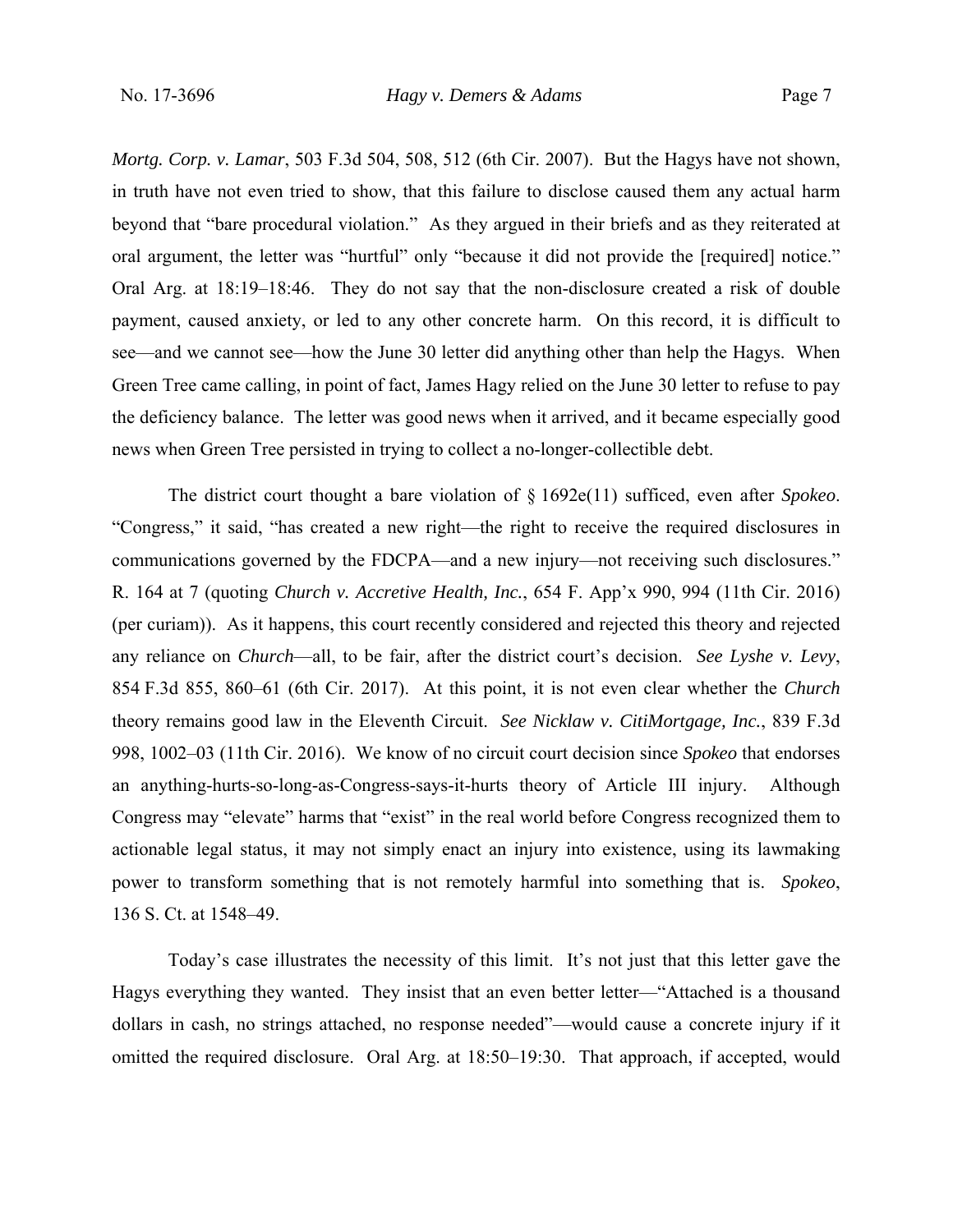leave Congress as the sole author of any limits on the Article III judicial power to hear cases and controversies.

 We appreciate that Congress has some leeway "to define injuries and articulate chains of causation." *Lujan*, 504 U.S. at 580 (Kennedy, J., concurring). And we appreciate that, "because Congress is well positioned to identify intangible harms that meet minimum Article III requirements, its judgment is also instructive and important." *Spokeo*, 136 S. Ct. at 1549. But it did not purport to use that judgment or leeway here. All it did was require debt collectors to disclose in their "communications [with consumers] that the communication is from a debt collector" and entitle individuals to sue for "fail[ures] to comply" with that requirement—no matter whether the letter sought to collect a debt or release one. 15 U.S.C. §§ 1692e(11), 1692k(a). Nowhere in the Act (or for that matter the legislative record) does Congress explain why the absence of such a warning *always* creates an Article III injury. As we have said before and repeat here, "standing is not met simply because a statute creates a legal obligation," as in § 1692e(11), "and allows a private right of action for failing to fulfil this obligation," as in § 1692k(a). *Lyshe*, 854 F.3d at 860; *see also Wall v. Mich. Rental*, 852 F.3d 492, 495 (6th Cir. 2017); *Soehnlen v. Fleet Owners Ins. Fund*, 844 F.3d 576, 582 (6th Cir. 2016).

 Congressional leeway cannot mean judicial abdication. Broad though Congress's powers may be to define and create injuries, they cannot override constitutional limits. It may be true, for example, that it is difficult to think of "property" without law. In truth, there may be no such thing as "property" without law, and the law that creates property interests often will be legislative. But neither Congress nor a state legislature may define "private property" in a way that eliminates an otherwise cognizable claim under the Takings Clause of the Fifth (and Fourteenth) Amendment. *See Murr v. Wisconsin*, 137 S. Ct. 1933, 1942–45 (2017). And Congress may not make a First Amendment limit on its power go away by announcing that flag burning is not "speech." *See Texas v. Johnson*, 491 U.S. 397, 402–06 (1989).

 These limits are essential when it comes to preserving structural boundaries. To ensure that Congress does not eliminate one of the ultimate safeguards of liberty—that the National Legislature does not have a general police power—the federal courts do not permit Congress to label anything it wishes as "Commerce . . . among the several States." *See United States v.*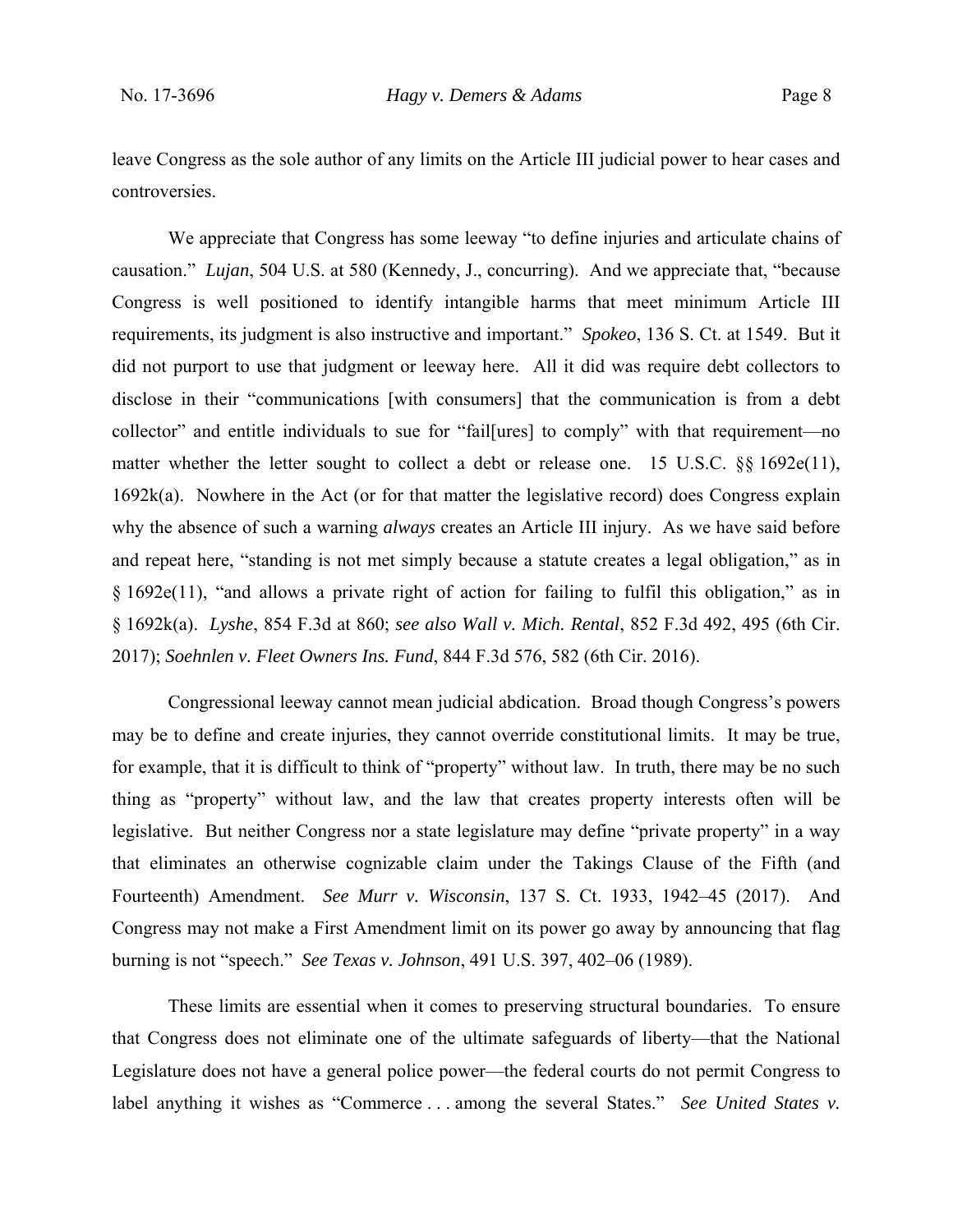*Lopez*, 514 U.S. 549, 563 (1995) (noting the absence of legislative findings "that the [possession of guns near schools] substantially affected interstate commerce"). Congress may not use its enforcement power under the Fourteenth Amendment to redefine the "free exercise" of religion however it wishes and in the process intrude on the States' existing powers in the area. *See City of Boerne v. Flores*, 521 U.S. 507, 519–20, 535–36 (1997). So too with the horizontal separation of powers at the national level. Congress may not enact a law that eliminates Article III safeguards that permit federal courts only to use the "judicial Power" to hear "Cases" and "Controversies." U.S. Const. art. III, § 2. That's just what we take *Spokeo* to mean when it said that "Congress cannot erase Article III's standing requirement." 136 S. Ct. at 1547–48.

 It's difficult, we recognize, to identify the line between what Congress may, and may not, do in creating an "injury in fact." Put five smart lawyers in a room, and it won't take long to appreciate the difficulty of the task at hand. But what spares us the task of precisely drawing that line, and what makes this case relatively easy, is that Congress did not even try to show that the absence of this warning would *always* create an injury. All we need say today is that Congress may not say that *anything* is an injury, and by saying so expect the federal courts to agree. Just as there must be *some* limits on Congress's power to regulate commerce, *see NFIB v. Sebelius*, 567 U.S. 519, 548–55 (2012); *United States v. Morrison*, 529 U.S. 598, 608, 613 (2000); *Lopez*, 514 U.S. at 565–66, there must be some limits on Congress's power to create injuries in fact suitable for judicial resolution. Because Congress made no effort to show how a letter like this would create a cognizable injury in fact and because we cannot see any way in which that could be the case, we must dismiss this claim for lack of standing.

*State-law claims.* The Hagys maintain that, even if we lack jurisdiction over their federal claim, we may still exercise supplemental jurisdiction over their state-law claims. *See* 28 U.S.C. § 1367(c)(3). But the doctrine of supplemental jurisdiction does not alter Article III's standing requirements. *See DaimlerChrysler*, 547 U.S. at 351–53. And those requirements apply to statelaw claims in federal court. *See Coyne v. Am. Tobacco Co.*, 183 F.3d 488, 495 (6th Cir. 1999); 13B Charles Alan Wright & Arthur R. Miller, Federal Practice and Procedure § 3531.14 (3d ed. 2017) ("Of course state rules that recognize standing need not be honored [in federal courts] if Article III requirements are not met."). For the same reason that the Hagys lack standing to